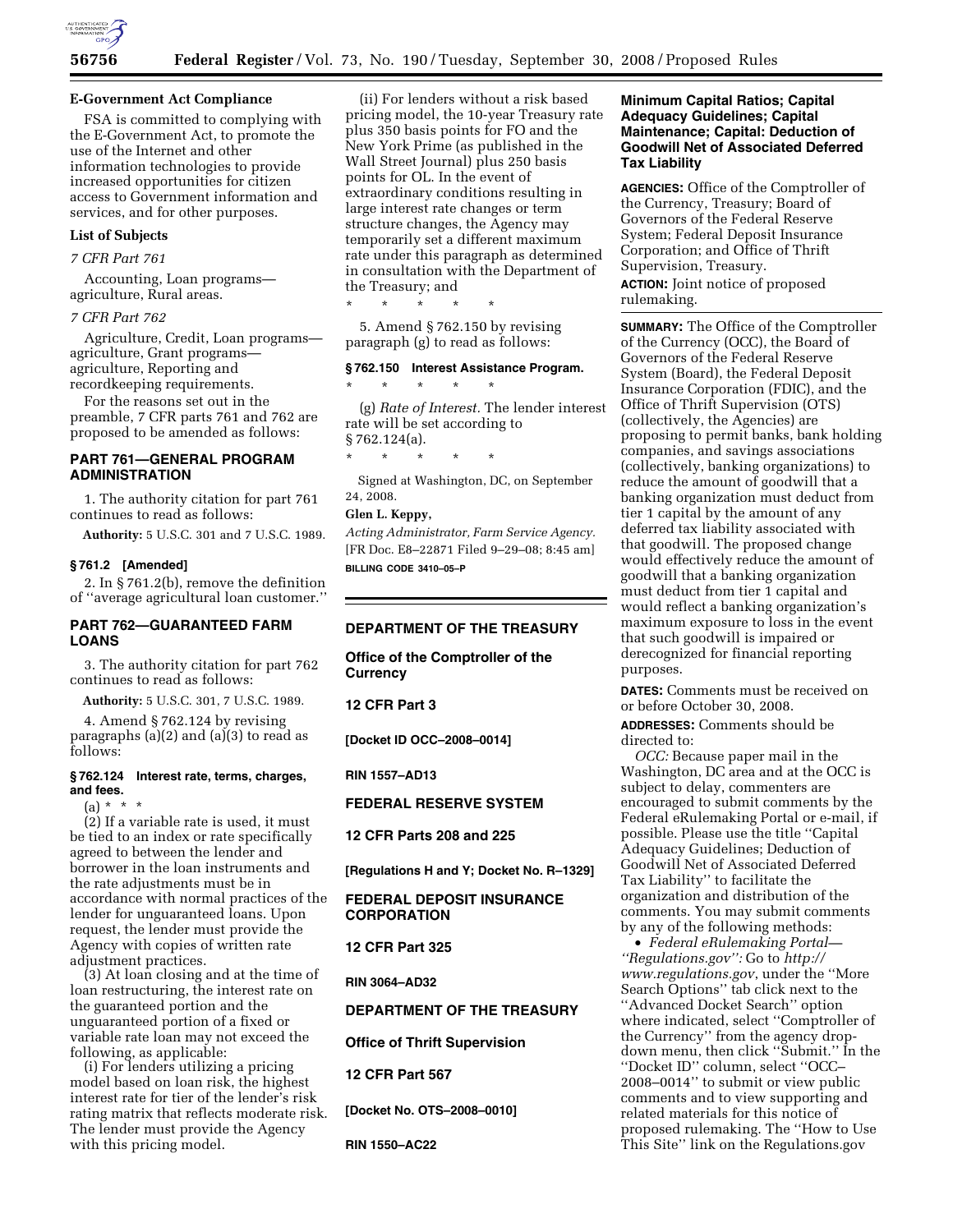home page provides information on using Regulations.gov, including instructions for submitting or viewing public comments, viewing other supporting and related materials, and viewing the docket after the close of the comment period.

• *E-mail:* 

*regs.comments@occ.treas.gov*.

• *Mail:* Office of the Comptroller of the Currency, 250 E Street, SW., Mail Stop 1–5, Washington, DC 20219.

 $\bullet$  *Fax:* (202) 874–4448. • *Hand Delivery/Courier:* 250 E

Street, SW., Attn: Public Information Room, Mail Stop 1–5, Washington, DC 20219.

*Instructions:* You must include ''OCC'' as the agency name and ''Docket Number OCC–2008–0014'' in your comment. In general, OCC will enter all comments received into the docket and publish them on the Regulations.gov Web site without change, including any business or personal information that you provide such as name and address information, e-mail addresses, or phone numbers. Comments received, including attachments and other supporting materials, are part of the public record and subject to public disclosure. Do not enclose any information in your comment or supporting materials that you consider confidential or inappropriate for public disclosure.

You may review comments and other related materials that pertain to this notice of proposed rulemaking by any of the following methods:

• *Viewing Comments Electronically:*  Go to *http://www.regulations.gov*, under the ''More Search Options'' tab click next to the ''Advanced Document Search'' option where indicated, select ''Comptroller of the Currency'' from the agency drop-down menu, then click ''Submit.'' In the ''Docket ID'' column, select ''OCC–2008–0014'' to view public comments for this rulemaking action.

• *Viewing Comments Personally:* You may personally inspect and photocopy comments at the OCC's Public Information Room, 250 E Street, SW., Washington, DC. For security reasons, the OCC requires that visitors make an appointment to inspect comments. You may do so by calling (202) 874–5043. Upon arrival, visitors will be required to present valid government-issued photo identification and submit to security screening in order to inspect and photocopy comments.

• *Docket:* You may also view or request available background documents and project summaries using the methods described above.

*Board:* You may submit comments, identified by Docket No. R–1329, by any of the following methods:

• *Agency Web Site: http:// www.Federalreserve.gov*. Follow the instructions for submitting comments at *http://www.Federalreserve.gov/ generalinfo/foia/ProposedRegs.cfm*.

• *Federal eRulemaking Portal: http:// www.regulations.gov*. Follow the instructions for submitting comments.

• *E-mail:* 

*regs.comments@Federalreserve.gov*. Include docket number in the subject line of the message.

• *Fax:* (202) 452–3819 or (202) 452– 3102.

• *Mail:* Jennifer J. Johnson, Secretary, Board of Governors of the Federal Reserve System, 20th Street and Constitution Avenue, NW., Washington, DC 20551.

All public comments are available from the Board's Web site at *http:// www.Federalreserve.gov/generalinfo/ foia/ProposedRegs.cfm* as submitted, unless modified for technical reasons. Accordingly, your comments will not be edited to remove any identifying or contact information. Public comments may also be viewed electronically or in paper form in Room MP–500 of the Board's Martin Building (20th and C Streets, NW., Washington, DC) between 9 a.m. and 5 p.m. on weekdays.

*FDIC:* You may submit comments by any of the following methods:

• *Federal eRulemaking Portal: http:// www.regulations.gov*. Follow the instructions for submitting comments.

• *Agency Web Site: http:// www.FDIC.gov/regulations/laws/ federal/propose.html*.

• *Mail:* Robert E. Feldman, Executive Secretary, Attention: Comments/Legal ESS, Federal Deposit Insurance Corporation, 550 17th Street, NW., Washington, DC 20429.

• *Hand Delivered/Courier:* The guard station at the rear of the 550 17th Street Building (located on F Street) on business days between 7 a.m. and 5 p.m.

• *E-mail: comments@FDIC.gov*. *Instructions:* Comments submitted must include ''FDIC'' and ''RIN # 3064– AD32.'' Comments received will be posted generally without change to *http://www.FDIC.gov/regulations/laws/ federal/propose.html*, including any personal information provided.

*OTS:* You may submit comments, identified by OTS–2008–0010 by any of the following methods:

• *Federal eRulemaking Portal— ''Regulations.gov'':* Go to *http:// www.regulations.gov*, under the ''More Search Options'' tab click next to the ''Advanced Docket Search'' option where indicated, select ''Office of Thrift Supervision'' from the agency dropdown menu, then click ''Submit.'' In the

''Docket ID'' column, select ''OTS– 2008–0010'' to submit or view public comments and to view supporting and related materials for this notice of proposed rulemaking. The ''How to Use This Site'' link on the Regulations.gov home page provides information on using Regulations.gov, including instructions for submitting or viewing public comments, viewing other supporting and related materials, and viewing the docket after the close of the comment period.

• *E-mail address: regs.comments@ots.treas.gov*. Please include OTS–2008–0010 in the subject line of the message and include your name and telephone number in the

message. • *Fax:* (202) 906–6518.

• *Mail:* Regulation Comments, Chief Counsel's Office, Office of Thrift Supervision, 1700 G Street, NW., Washington, DC 20552, Attention: OTS– 2008–0010.

• *Hand Delivery/Courier:* Guard's Desk, East Lobby Entrance, 1700 G Street, NW., from 9 a.m. to 4 p.m. on business days, Attention: Regulation Comments, Chief Counsel's Office, OTS–2008–0010.

*Instructions:* All submissions received must include the agency name and docket number or Regulatory Information Number (RIN) for this rulemaking. All comments received will be posted without change to the OTS Internet Site at *http://www.ots.treas.gov/ Supervision&Legal.Laws&Regulations*, including any personal information provided. Comments received, including attachments and other supporting materials, are part of the public record and subject to public disclosure. Do not enclose any information in your comment or supporting materials that could be considered confidential or inappropriate for public disclosure.

• *Viewing Comments Electronically:*  Go to *http://www.regulations.gov*, under the ''More Search Options'' tab click next to the ''Advanced Document Search'' option where indicated, select ''Office of Thrift Supervision'' from the agency drop-down menu and click ''Submit.'' In the ''Docket ID'' column, select ''OTS–2008–0010'' to view public comments for this rulemaking action.

• *Viewing Comments On-Site:* You may inspect comments at the Public Reading Room, 1700 G Street, NW., by appointment. To make an appointment call (202) 906–5922, send an e-mail to *public.info@ots.treas.gov*, or send a facsimile transmission to (202) 906– 6518. (Prior notice identifying the materials you will be requesting will assist us in serving you.) We schedule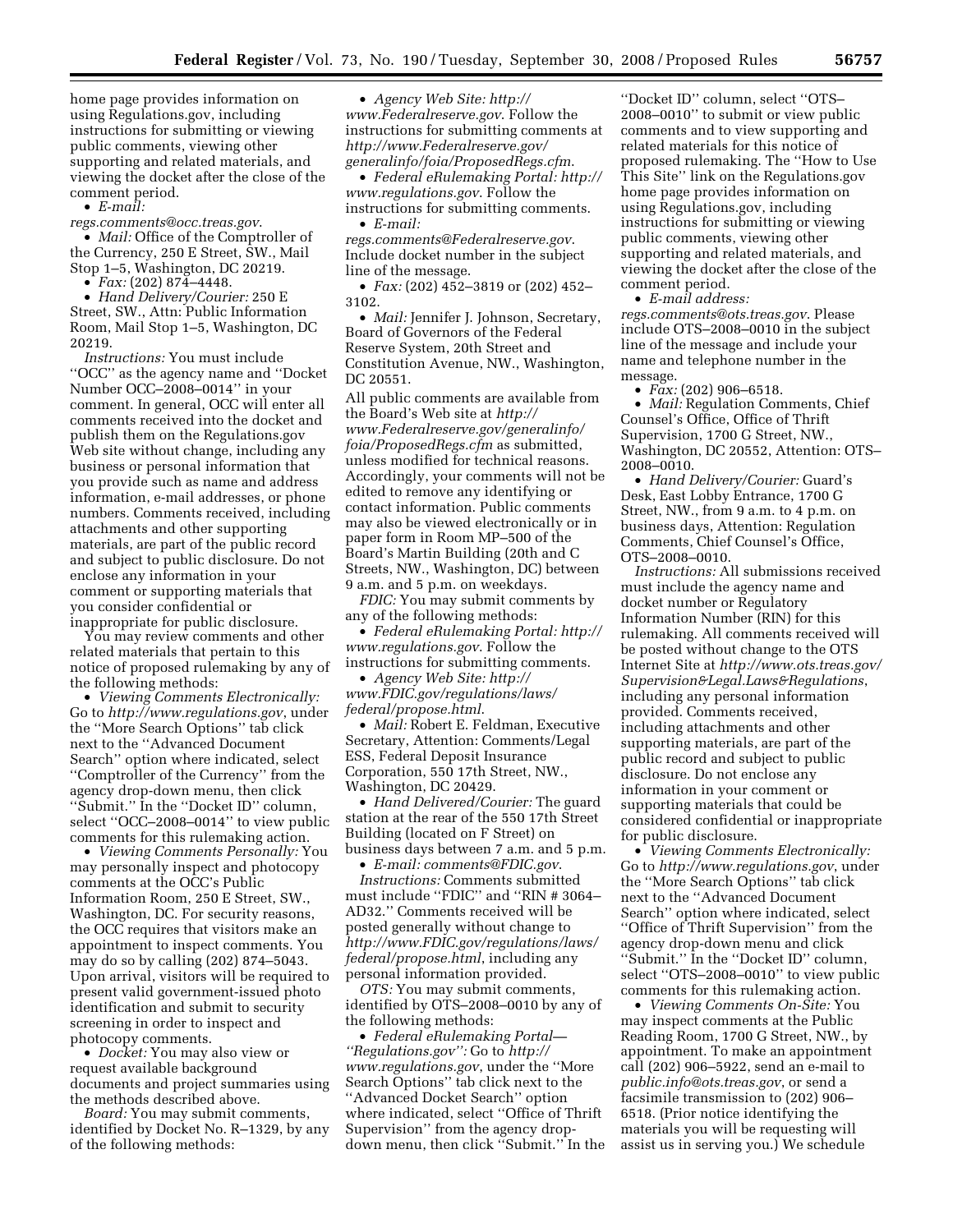appointments on business days between 10 a.m. and 4 p.m. In most cases, appointments will be available the next business day following the date we receive a request.

### **FOR FURTHER INFORMATION CONTACT:**

*OCC:* Paul Podgorski, Risk Expert, Capital Policy (202–874–4755); or Jean Campbell, Senior Attorney, or Ron Shimabukuro, Special Counsel, Legislative and Regulatory Activities Division (202–874–5090).

*Board:* Barbara Bouchard, Associate Director (202–452–3072 or *barbara.bouchard@frb.gov*), Mary Frances Monroe, Manager (202–452– 5231 or *mary.f.monroe@frb.gov*), David Snyder, Supervisory Financial Analyst (202–728–5893 or

*david.snyder@frb.gov*), Division of Banking Supervision and Regulation; or Mark Van Der Weide, Assistant General Counsel (202–452–2263 or *mark.vanderweide@frb.gov*) or Dinah Knight, Senior Attorney (202–452–3838 or *dinah.r.knight@frb.gov*), Legal Division. For users of Telecommunications Device for the Deaf

(''TDD'') only, contact 202–263–4869. *FDIC:* Christine M. Bouvier, Senior

Policy Analyst (Bank Accounting) (202– 898–7289), Accounting and Securities Disclosure Section, Division of Supervision and Consumer Protection; Nancy Hunt, Senior Policy Analyst (202–898–6643), Capital Markets Branch, Division of Supervision and Consumer Protection; Mark Handzlik, Senior Attorney (202–898–3990), or Michael Phillips, Counsel (202–898– 3581), Supervision Branch, Legal Division.

*OTS:* Christine A. Smith, Project Manager, Capital Policy (202–906– 5740); Marvin Shaw, Senior Attorney, Regulations and Legislation (202–906– 6639); Patricia M. Hildebrand, Senior Policy Accountant, Accounting (202– 906–7048); or Craig Phillips, Senior Policy Accounting Fellow, Accounting (202–906–5628).

### **SUPPLEMENTARY INFORMATION:**

#### **Proposed Capital Treatment for Goodwill Arising From a Taxable Business Combination**

Under the Agencies' existing regulatory capital rules, a banking organization 1 must deduct certain assets from tier 1 capital.<sup>2</sup> A banking organization is permitted to net any associated deferred tax liability against some of those assets prior to deduction from tier 1 capital. Included among those assets are certain intangible assets arising from a nontaxable business combination. Such netting generally is not permitted for goodwill and other intangible assets arising from a taxable business combination. In these cases, the full or gross carrying amount of the asset is deducted.

Statement of Financial Accounting Standards No. 141, *Business Combinations* (FAS 141), requires that all business combinations be accounted for using the purchase method of accounting for financial reporting purposes under generally accepted accounting principles (GAAP).3 FAS 141 also requires that the acquiring entity assign the cost of the acquired entity to each identifiable asset acquired and liability assumed. The amounts assigned are based generally upon the fair values of such assets and liabilities at the acquisition date. If the cost of the acquired entity exceeds the net of the amounts so assigned, the acquiring entity must recognize the excess amount as goodwill.

Statement of Financial Accounting Standards No. 142, *Goodwill and Other Intangible Assets* (FAS 142), prohibits the amortization of goodwill for financial reporting purposes under GAAP and requires periodic testing of the carrying amount of goodwill for impairment. However, a banking organization generally amortizes goodwill for tax purposes. This difference in treatment generally results in the recognition of a deferred tax liability under GAAP. The deferred tax liability increases over time and is reflected in corresponding reductions in earnings for financial reporting purposes until the goodwill has been fully amortized for tax purposes. The deferred tax liability generally is not reduced or reversed for financial

3Under FAS 141, application of the purchase method to combinations between mutual institutions was deferred, pending the issuance of interpretive guidance. A revised statement issued in December 2007, FAS 141(R), supersedes FAS 141 for financial reporting years starting after December 15, 2008. The revisions to FAS 141 incorporated in FAS 141(R) do not conflict with this proposal. FAS 141(R) retains the fundamental requirements in FAS 141 that the acquisition method of accounting (which FAS 141 called the ''purchase method'') be used for all business combinations and extends these requirements to combinations between two or more mutual institutions. This proposal uses the term ''purchase method'' in order to be consistent with the current terminology under GAAP.

reporting purposes unless the associated goodwill is written down upon a finding of impairment, or is otherwise derecognized.

The Agencies have received requests from several banking organizations to permit the amount of goodwill arising from a taxable business combination that must be deducted from tier 1 capital to be reduced by any associated deferred tax liability. The Agencies believe that this treatment would appropriately reflect a banking organization's maximum exposure to loss if the goodwill becomes impaired or is derecognized under GAAP.

Accordingly, the Agencies are proposing to amend their respective capital rules to permit a banking organization to reduce the amount of goodwill it must deduct from tier 1 capital by the amount of any deferred tax liability associated with that goodwill. However, a banking organization that reduces the amount of goodwill deducted from tier 1 capital by the amount of the associated deferred tax liability would not be permitted to net this deferred tax liability against deferred tax assets when determining regulatory capital limitations on deferred tax assets. The proposed change would permit a banking organization to effectively reduce its regulatory capital deduction for goodwill to an amount equal to the maximum regulatory capital reduction that could occur as a result of the goodwill becoming completely impaired or derecognized. This would increase a banking organization's tier 1 capital, which is used to determine the banking organization's leverage ratio and riskbased capital ratios.

For example, assume that goodwill in the amount of \$9,000 arises from a taxable business combination. For income tax purposes, this goodwill is amortized over 15 years at a rate of \$600 per year (\$9,000/15 years). However, the banking organization cannot recognize the \$600 annual tax deduction for goodwill amortization in current income for financial reporting purposes. Assuming an income tax rate of 30 percent, each year the banking organization would have an income tax reduction of \$180 (\$600  $\times$  30%) and would recognize this amount as a deferred tax liability. Under GAAP, at the end of the first year, the banking organization would report a deferred tax liability of \$180. At the end of the 15 year tax amortization period, it would report a cumulative deferred tax liability of \$2,700 (\$180  $\times$  15 years).<sup>4</sup>

<sup>&</sup>lt;sup>1</sup> Unless otherwise indicated, the term "banking organization'' includes banks, savings associations, and bank holding companies (BHCs). The terms ''bank holding company'' and ''BHC'' refer only to bank holding companies regulated by the Board.

<sup>2</sup>See the Agencies' capital rules for more detail on what assets are required to be deducted from regulatory capital and how these deductions are calculated. See 12 CFR part 3 (national banks); 12

CFR part 208 (state member banks); 12 CFR part 225 (bank holding companies); 12 CFR part 325 (state nonmember banks); and 12 CFR part 567 (savings associations). This proposal is focused on the deduction of goodwill from tier 1 capital.

<sup>4</sup>This example assumes that, throughout the tax amortization period, there is no impairment or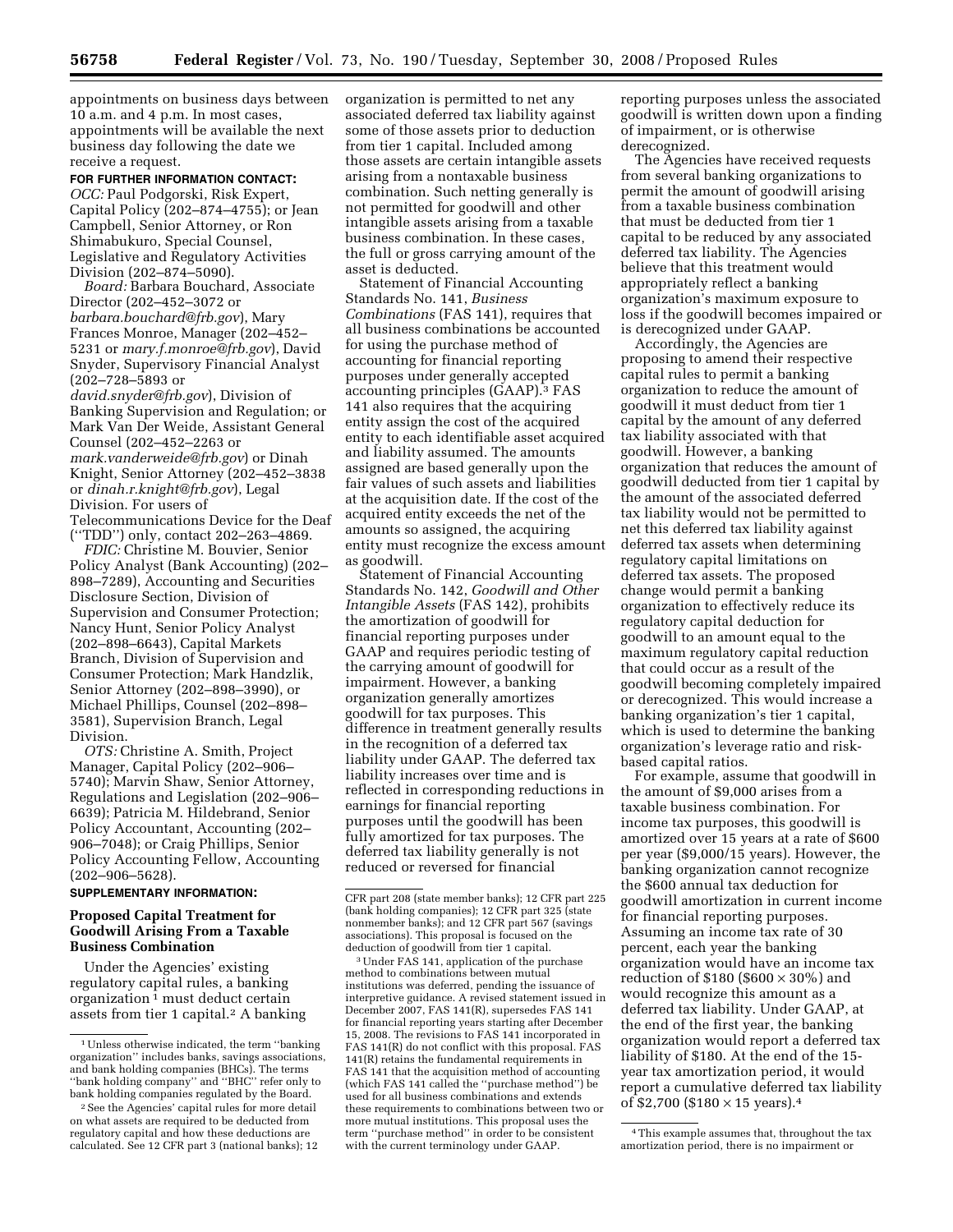Under the Agencies' existing regulatory capital rules, the full carrying amount of goodwill (\$9,000) is deducted from tier 1 capital. However, since the amortization of this asset for income tax purposes reduces income taxes by \$2,700 over the 15-year period, the maximum amount of reduction in tier 1 capital that the banking organization could experience in the event of total impairment of the goodwill at the end of the 15-year period is \$6,300 (\$9,000 minus \$2,700), not \$9,000. Under this proposed rule, the total deduction from tier 1 capital at the end of the first year would be \$8,820 (\$9,000 minus \$180) and, at the end of the fifteenth year, the deduction from tier 1 capital would be \$6,300.

The Agencies request comment on all aspects of this proposal. Specifically, the Agencies request comment on the impact that the proposed treatment could have on a banking organization's regulatory capital ratios.

The Agencies are considering for purposes of any final rule whether they should extend the treatment proposed for goodwill to other intangible assets acquired in a taxable business combination that currently are not deductible from tier 1 capital net of associated deferred tax liabilities.5 Accordingly, the Agencies request comment on whether they should permit any additional intangible assets to be deducted from tier 1 capital net of associated deferred tax liabilities. For such assets, the Agencies request information regarding the type of intangible asset and an estimate of the potential impact on banking organizations' capital ratios from extending this proposal to cover those assets, as well as any other relevant data or pertinent information.

#### **Other Revisions**

The OCC is proposing to consolidate the various provisions permitting a bank to deduct assets from tier 1 capital on a basis net of any associated deferred tax liability together in one section of the regulatory text to make it easier to locate. In addition, the current regulatory text's special treatment of intangible assets acquired due to a nontaxable purchase business combination exempts purchased mortgage servicing rights and purchased credit card relationships but does not

make clear whether those assets may be netted, and also does not make clear whether intangible assets acquired in a taxable purchase business combination may be netted.

The OCC is clarifying the appropriate treatment of disallowed servicing assets and purchased credit card relationships to be as follows: (1) Disallowed servicing assets may be deducted net of any associated deferred tax liability, regardless of the method by which the bank acquired such assets; and (2) servicing assets that are includable in tier 1 capital and purchased credit card relationships may not be deducted net of any associated deferred tax liability, regardless of the method by which the bank acquired such assets. The OCC is proposing these changes for the following reasons. The term ''purchased mortgage servicing rights'' is obsolete under GAAP. The OCC is replacing this term with the broader term ''servicing assets'' and making other clarifying changes to more accurately reflect the OCC's existing interpretation of the current regulatory text.

The OCC also is proposing technical changes to its regulatory capital rules. The OCC is proposing to amend the definition of goodwill to conform to FAS 141 and FAS 142. These changes are non-substantive and are being made because portions of the existing regulatory text became obsolete when FAS 141 made application of the purchase method of accounting for business combinations mandatory. In addition, the OCC is proposing technical amendments to revise cross references and other miscellaneous changes.

The Board also is proposing technical changes to conform the definition of goodwill in its regulatory capital rules to GAAP, in particular, to the terminology used in FAS 141 and FAS 142.6 These changes are non-substantive and are being made because parts of the existing regulatory text became obsolete when FAS 141 made application of the purchase method of accounting for business combinations mandatory. Further, the Board is proposing to amend Appendix A to 12 CFR part 225 to remove obsolete text that relates to goodwill recognized by a BHC prior to December 31, 1992.

The OTS is proposing four changes to its capital regulations. First, OTS is proposing a change to amend its definition of ''intangible assets'' in 12 CFR 567.1 to delete obsolete text that

excluded servicing assets from the definition of intangible assets, and to add regulatory text to the definition to include servicing assets as intangible assets. Second, OTS is proposing a change to its definition of ''intangible assets'' in 12 CFR 567.9 that would reference servicing assets as intangible assets according to 12 CFR 567.1. Third, OTS is proposing a change to conform its regulatory text to that of the other Agencies by adding regulatory text that provides for netting a deferred tax liability specifically related to an intangible asset (other than disallowed servicing assets that are already permitted to be deducted on a basis net of associated deferred tax liabilities, and purchased credit card relationships that may not be deducted on a basis net of associated deferred tax liabilities) arising from a nontaxable business combination against that intangible asset. Fourth, OTS is proposing other regulatory rule text changes that will conform its regulatory text to that of the other Agencies by adding language to its rules addressing the regulatory capital limitation on deferred tax assets.

#### *Regulatory Flexibility Act Analysis*

The Regulatory Flexibility Act (RFA) generally requires an agency that is issuing a proposed rule to prepare and make available for public comment an initial regulatory flexibility analysis that describes the impact of the proposed rule on small entities.7 The RFA provides that an agency is not required to prepare and publish an initial regulatory flexibility analysis if the agency certifies that the proposed rule will not, if promulgated, have a significant economic impact on a substantial number of small entities.<sup>8</sup>

Under regulations issued by the Small Business Administration,<sup>9</sup> a small entity includes a bank holding company, commercial bank, or savings association with assets of \$175 million or less (collectively, small banking organizations).10 The proposed rule would permit a banking organization to compute its deduction from regulatory capital of goodwill net of any associated deferred tax liability. The Agencies believe that this proposed rule will not have a significant economic impact on a substantial number of small entities because the proposed rule is elective and, thus, does not require a bank to

derecognition of the goodwill and there is no change in the income tax rate.

<sup>5</sup>As discussed above, under the Agencies' existing regulatory capital rules, the full amount of any intangible asset acquired in a taxable business combination generally is deducted from tier 1 capital, without netting of any associated deferred tax liability.

<sup>6</sup>The FDIC's and OTS's regulatory capital rules do not include a definition of goodwill. Therefore, this aspect of the proposal would not affect the FDIC's or OTS's regulations.

<sup>7</sup>See 5 U.S.C. 603(a).

<sup>&</sup>lt;sup>8</sup> See 5 U.S.C. 605(b).

<sup>9</sup>See 13 CFR 121.201.

<sup>10</sup>As of December 31, 2007, there were approximately 2,785 small bank holding companies, 932 small national banks, 467 small state member banks, 3,274 small state nonmember banks, and 428 small savings associations.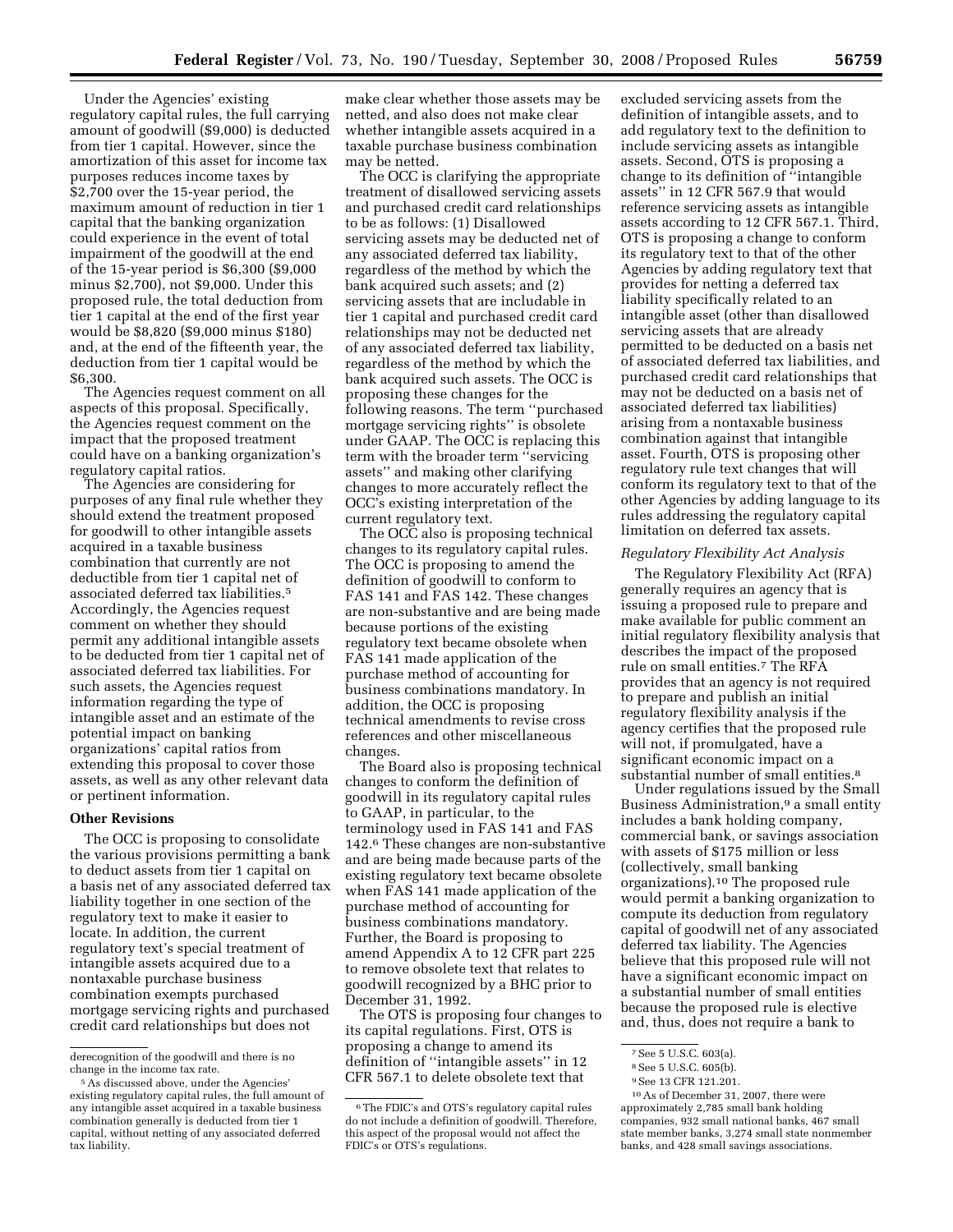compute its deduction from regulatory capital of goodwill net of any associated deferred tax liability. Each agency certifies that the proposed rule will not, if promulgated in final form, have a significant economic impact on a substantial number of small entities.

#### *Paperwork Reduction Act*

In accordance with the Paperwork Reduction Act of 1995, the Agencies reviewed the proposed rule regarding the deduction of goodwill net of associated deferred tax liability as required by the Office of Management and Budget.11 No collections of information pursuant to the Paperwork Reduction Act are contained in the proposed rule. However, implementation of this proposed rule would necessitate clarifications to the Agencies' quarterly regulatory reports 12 to reflect the proposed change in a banking organization's tier 1 capital.

#### Plain Language

Section 722 of the Gramm-Leach-Bliley Act requires the Agencies to use plain language in all proposed and final rules published after January 1, 2000. In light of this requirement, the Agencies have sought to present the proposed rule in a simple and straightforward manner. The Agencies invite comment on whether the Agencies could take additional steps to make the proposed rule easier to understand.

#### *OCC and OTS Executive Order 12866 Determinations*

Executive Order 12866 requires Federal agencies to prepare a regulatory impact analysis for agency actions that are found to be significant regulatory actions. Significant regulatory actions include, among other things, rulemakings that have an annual effect on the economy of \$100 million or more or adversely affect in a material way the economy, a sector of the economy, productivity, competition, jobs, the environment, public health or safety, or state, local, or tribal governments or communities. The OCC and OTS each have determined that its portion of the proposed rule is not a significant regulatory action.

### *OCC and OTS Executive Order 13132 Determinations*

The OCC and OTS each determined that its portion of the proposed

rulemaking does not have any federalism implications for purposes of Executive Order 13132.

### *OCC and OTS Unfunded Mandates Reform Act of 1995 Determinations*

Section 202 of the Unfunded Mandates Reform Act of 1995, Public Law 104–4 (UMRA) requires that an agency prepare a budgetary impact statement before promulgating a rule that includes a Federal mandate that may result in the expenditure by state, local, and tribal governments, in the aggregate, or by the private sector of \$100 million or more (adjusted annually for inflation) in any one year. If a budgetary impact statement is required, section 205 of the UMRA also requires an agency to identify and consider a reasonable number of regulatory alternatives before promulgating a rule. The OCC and OTS each have determined that its proposed rule will not result in expenditures by state, local, and tribal governments, or by the private sector, of \$133 million or more. Accordingly, neither OCC nor OTS has prepared a budgetary impact statement or specifically addressed the regulatory alternatives considered.

#### **List of Subjects**

#### *12 CFR Part 3*

Accounting, Administrative practice and procedure, Banks, Banking, Capital, National banks, Reporting and recordkeeping requirements, Risk.

### *12 CFR Part 208*

Accounting, Administrative practice and procedure, Banks, Banking, Capital, Reporting and recordkeeping requirements, Risk.

#### *12 CFR Part 225*

Accounting, Administrative practice and procedure, Banks, Banking, Capital, Federal Reserve System, Reporting and recordkeeping requirements, Risk.

#### *12 CFR Part 325*

Accounting, Banks, Banking, Administrative practice and procedure, Capital, Reporting and recordkeeping requirements, Risk.

### *12 CFR Part 567*

Capital, Reporting and recordkeeping requirements, Risk, Savings associations.

### **Department of the Treasury**

### **Office of the Comptroller of the Currency**

#### **12 CFR Chapter I**

### **Authority and Issuance**

For the reasons set forth in the common preamble, part 3 of chapter I of title 12 of the Code of Federal Regulations is proposed to be amended as follows:

# **PART 3—MINIMUM CAPITAL RATIOS; ISSUANCE OF DIRECTIVES**

1. The authority citation for part 3 continues to read as follows:

**Authority:** 12 U.S.C. 93a, 161, 1818, 1828(n), 1828 note, 1831n note, 1835, 3907 and 3909.

2. In appendix A to part 3, Section 1 is amended by:

a. Removing, in paragraph (c)(1), the third sentence, the phrase ''section 1(c)(8)'' and by adding in lieu thereof the phrase "section  $1(c)(10)$ "; and

b. Revising paragraph (c)(17) to read as follows:

#### **Appendix A to Part 3—Risk-Based Capital Guidelines**

*Section 1. Purpose, Applicability of Guidelines, and Definitions.* 

- \* \* \* \* \* (c) \* \* \*
- (17) *Goodwill* is an intangible asset that represents the excess of the cost of an acquired entity over the net of the amounts assigned to assets acquired and liabilities assumed.

\* \* \* \* \* 3. In appendix A to part 3, Section 2 is amended by:

a. Removing, in paragraphs (c) introductory text and (c)(1) introductory text, the word ''items'', and by adding in lieu thereof the word ''assets'';

b. Removing, in paragraph (c)(1)(iii), the phrase "section  $2(c)(3)$ " and by adding in lieu thereof the phrase ''sections 2(c)(3) and (2)(c)(6)'';

c. Removing, in paragraph (c)(1)(iv), the phrase "section  $4(a)(3)$ " and by adding in lieu thereof the phrase ''section 4(a)(2)'';

d. Removing, in footnote 6, the phrase "section  $1(c)(14)$ " and by adding in lieu thereof the phrase ''section 1(c)(18)'', and removing the phrase ''section 4(a)(3)'' and by adding in lieu thereof the phase "section  $4(a)(2)$ ";

e. Removing paragraph (c)(2)(iv); f. Adding a heading to paragraph  $(c)(3)(i);$ 

g. Removing paragraph (c)(3)(iii) and redesignating paragraph (c)(3)(iv) as paragraph (c)(3)(iii);

h. Removing paragraph (c)(4)(iii);

<sup>11</sup>See 44 U.S.C. 3506; 5 CFR 1320 Appendix A.1. 12Consolidated Reports of Condition and Income (Call Report) (OMB Nos. 7100–0036, 3064–0052, 1557–0081), Thrift Financial Report (TFR) (OMB No. 1550–0023), Consolidated Financial Statements

for Bank Holding Companies (FR Y–9C) (OMB No. 7100–0128).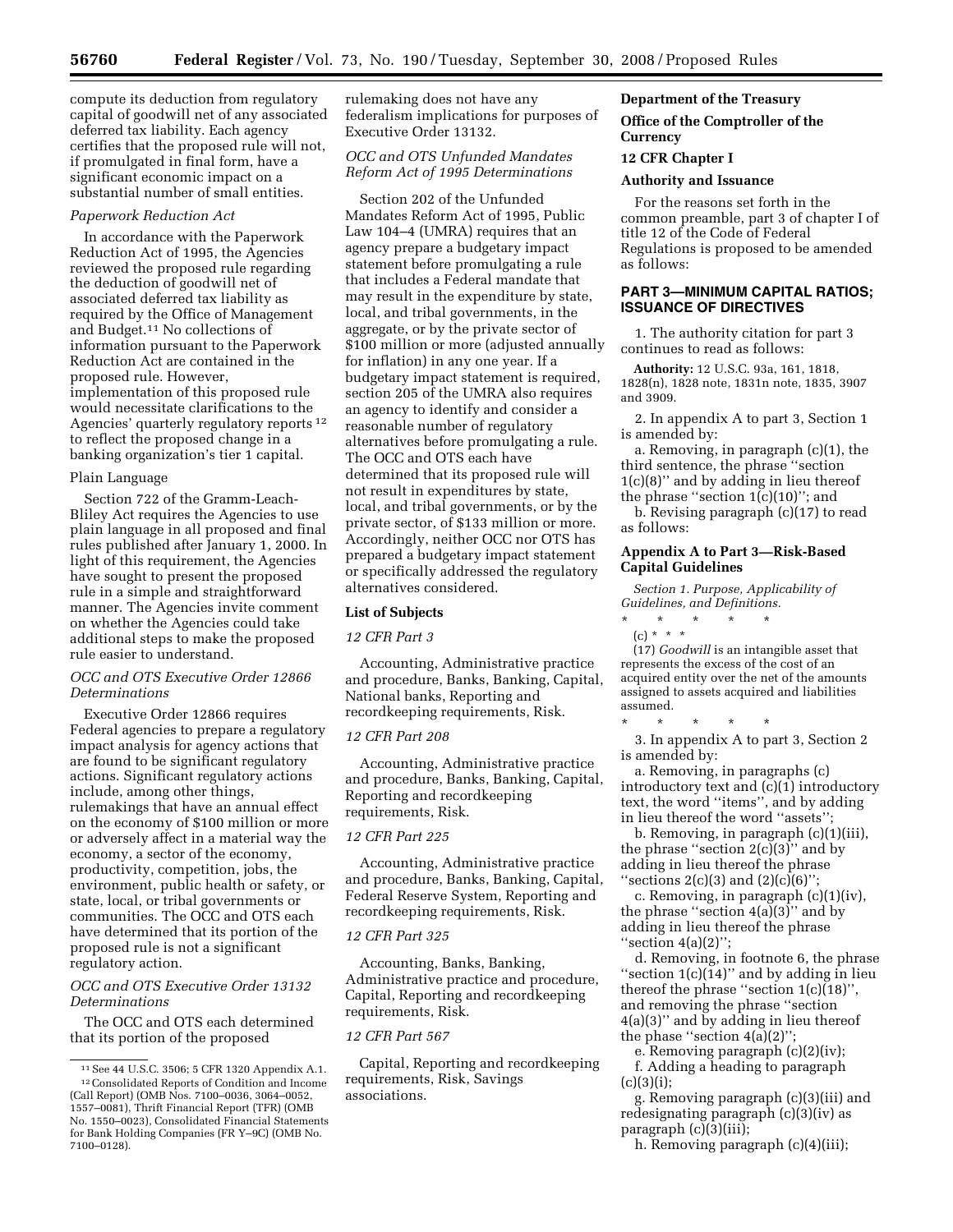i. Redesignating paragraph (c)(6) as paragraph (c)(7) and adding a new paragraph (c)(6) to read as follows; and

j. Revising the introductory text of newly designated paragraph (c)(7) by removing the word ''items'' and adding in lieu thereof the word ''assets''. The revision and addition are set forth

below.

*Section 2. Components of Capital.* 

- \* \* \* \* \*
- (c) \* \* \* (3) \* \* \* (i) *Net unrealized gains and losses on available-for-sale securities.* \* \* \* \* \* \* \* \*

(6) *Netting of Deferred Tax Liability.* (i) Banks may elect to deduct the following assets from Tier 1 capital on a basis that is net of any associated deferred tax liability: (A) Goodwill;

(B) Intangible assets acquired due to a nontaxable purchase business combination, except banks may not elect to deduct from Tier 1 capital on a basis that is net of any associated deferred tax liability, regardless of

the method by which they were acquired: (*1*) Purchased credit card relationships; and

(*2*) Servicing assets that are includable in Tier 1 capital;

(C) Disallowed servicing assets;

(D) Disallowed credit-enhancing interestonly strips; and

(E) Nonfinancial equity investments, as defined in section 1(c)(1) of this appendix A.

(ii) Deferred tax liabilities netted in this manner cannot also be netted against deferred tax assets when determining the amount of deferred tax assets that are dependent upon future taxable income as calculated under section 2(c)(1)(iii) of this appendix A.

\* \* \* \* \*

### **Federal Reserve System**

#### **12 CFR Chapter II**

### **Authority and Issuance**

For the reasons set forth in the common preamble, the Board of Governors of the Federal Reserve System proposes to amend parts 208 and 225 of chapter II of title 12 of the Code of Federal Regulations as follows:

### **PART 208—MEMBERSHIP OF STATE BANKING INSTITUTIONS IN THE FEDERAL RESERVE SYSTEM (REGULATION H)**

1. The authority citation for part 208 continues to read as follows:

**Authority:** 12 U.S.C. 24, 92(a), 248(a), 248(c), 321–328a, 371d, 461, 481–486, 601, 611, 1814, 1816, 1818, 1820(d)(9), 1823(j), 1828(o), 1831, 1831o, 1831p–1, 1831r–1, 1831w, 1831x, 1835(a), 1882, 2901–2907, 3105, 3310, 3331–3351, and 3906–3909; 15 U.S.C. 78b, 781(b), 781(g), 781(i), 78o–4(c)(5), 78q, 78q–1, and 78w, 1681s, 1681w, 6801 and 6805; 31 U.S.C. 5318; 42 U.S.C. 4012a, 4104a, 4104b, 4106, and 4128.

2. In appendix A to part 208, amend section II.B. by revising paragraphs 1.a., 1.e.iii., and 1.f. to read as follows:

#### **Appendix A to Part 208—Capital Adequacy Guidelines for State Member Banks: Risk-Based Measure**

- \* \* \* \* \*
- II. \* \* \* B. \* \* \*
- $1. * * *$

a. *Goodwill.* Goodwill is an intangible asset that represents the excess of the cost of an acquired entity over the net of the amounts assigned to assets acquired and liabilities assumed. Goodwill is deducted from the sum of core capital elements in determining Tier 1 capital.

\* \* \* \* \*

e. \* \* \*

iii. Banks may elect to deduct goodwill, disallowed mortgage servicing assets, disallowed nonmortgage servicing assets, and disallowed credit-enhancing I/Os (both purchased and retained) on a basis that is net of any associated deferred tax liability. Deferred tax liabilities netted in this manner cannot also be netted against deferred tax assets when determining the amount of deferred tax assets that are dependent upon future taxable income.

f. *Valuation.* Banks must review the book value of goodwill and other intangible assets at least quarterly and make adjustments to these values as necessary. The fair value of mortgage servicing assets, nonmortgage servicing assets, purchased credit card relationships, and credit-enhancing I/Os also must be determined at least quarterly. This determination shall include adjustments for any significant changes in original valuation assumptions, including changes in prepayment estimates or account attrition rates. Examiners will review both the book value and the fair value assigned to these assets, together with supporting documentation, during the examination process. In addition, the Federal Reserve may require, on a case-by-case basis, an independent valuation of a bank's goodwill, other intangible assets, or credit-enhancing I/Os.

\* \* \* \* \*

### **PART 225—BANK HOLDING COMPANIES AND CHANGE IN BANK CONTROL (REGULATION Y)**

3. The authority citation for part 225 continues to read as follows:

**Authority:** 12 U.S.C. 1817(j)(13), 1818, 1828(o), 1831i, 1831p–1, 1843(c)(8), 1844(b), 1972(1), 3106, 3108, 3310, 3331–3351, 3906, 3907, and 3909; 15 U.S.C. 1681s, 1681w, 6801 and 6805.

4. In appendix A to part 225, amend section II.B. by revising paragraphs 1.a., 1.e.iii, and 1.f. to read as follows:

## **Appendix A to Part 225—Capital Adequacy Guidelines for Bank Holding Companies: Risk-Based Measure**

\* \* \* \* \*

- II. \* \* \* B. \* \* \*
- 1. \* \* \*

a. *Goodwill.* Goodwill is an intangible asset that represents the excess of the cost of an acquired entity over the net of the amounts assigned to assets acquired and liabilities assumed. Goodwill is deducted from the sum of core capital elements in determining tier 1 capital.

- \* \* \* \* \*
	- e. \* \* \*

iii. Bank holding companies may elect to deduct goodwill, disallowed mortgage servicing assets, disallowed nonmortgage servicing assets, and disallowed creditenhancing I/Os (both purchased and retained) on a basis that is net of any associated deferred tax liability. Deferred tax liabilities netted in this manner cannot also be netted against deferred tax assets when determining the amount of deferred tax assets that are dependent upon future taxable income.

f. *Valuation.* Bank holding companies must review the book value of goodwill and other intangible assets at least quarterly and make adjustments to these values as necessary. The fair value of mortgage servicing assets, nonmortgage servicing assets, purchased credit card relationships, and creditenhancing I/Os also must be determined at least quarterly. This determination shall include adjustments for any significant changes in original valuation assumptions, including changes in prepayment estimates or account attrition rates. Examiners will review both the book value and the fair value assigned to these assets, together with supporting documentation, during the inspection process. In addition, the Federal Reserve may require, on a case-by-case basis, an independent valuation of a bank holding company's goodwill, other intangible assets, or credit-enhancing I/Os.

\* \* \* \* \*

# **Federal Deposit Insurance Corporation 12 CFR Chapter III**

#### **Authority and Issuance**

For the reasons set forth in the common preamble, part 325 of chapter III of title 12 of the Code of Federal Regulations is proposed to be amended as follows:

#### **PART 325—CAPITAL MAINTENANCE**

1. The authority citation for part 325 continues to read as follows:

**Authority:** 12 U.S.C. 1815(a), 1815(b), 1816, 1818(a), 1818(b), 1818(c), 1818(t), 1819(Tenth), 1828(c), 1828(d), 1828(i), 1828(n), 1828(o), 1831o, 1835, 3907, 3909, 4808; Pub. L. 102–233, 105 Stat. 1761, 1789, 1790 (12 U.S.C. 1831n note); Pub. L. 102– 242, 105 Stat. 2236, 2355, as amended by Pub. L. 103–325, 108 Stat. 2160, 2233 (12 U.S.C. 1828 note); Pub. L. 102–242, 105 Stat. 2236, 2386, as amended by Pub. L. 102–550, 106 Stat. 3672, 4089 (12 U.S.C. 1828 note).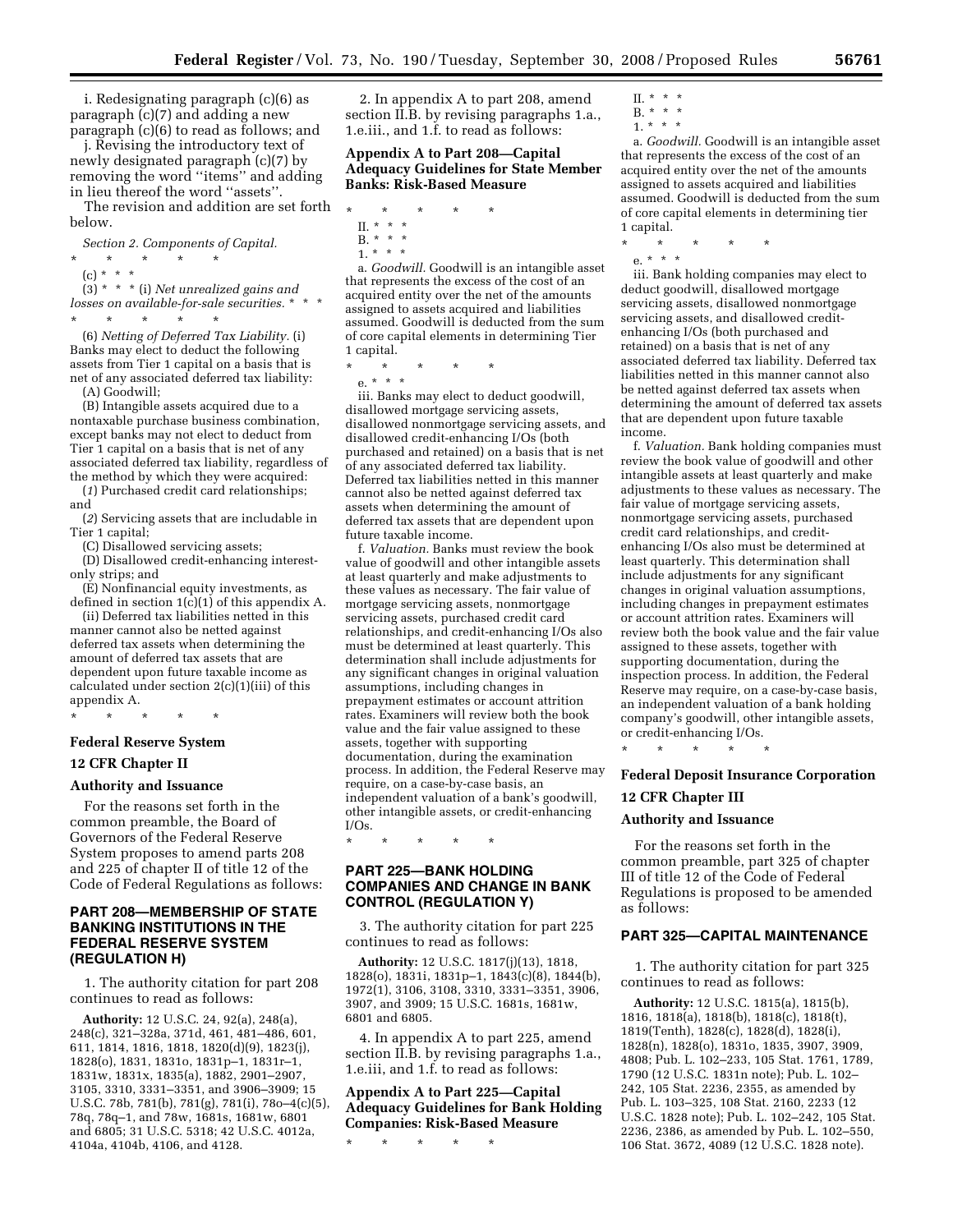2. Section 325.5 is amended by revising paragraph (g)(5) to read as follows:

#### **§ 325.5 Miscellaneous.**

- \* \* \* \* \*
	- (g) \* \* \*

(5) *Goodwill and other intangible assets.* This paragraph (g)(5) provides the capital treatment for intangible assets acquired in a nontaxable business combination, and goodwill acquired in a taxable business combination.

(i) *Intangible assets acquired in nontaxable purchase business combinations.* A deferred tax liability that is specifically related to an intangible asset (other than mortgage servicing assets, nonmortgage servicing assets, and purchased credit card relationships) acquired in a nontaxable purchase business combination may be netted against this intangible asset. Only the net amount of this intangible asset must be deducted from Tier 1 capital.

(ii) *Goodwill acquired in a taxable purchase business combination.* A deferred tax liability that is specifically related to goodwill acquired in a taxable purchase business combination may be netted against this goodwill. Only the net amount of this goodwill must be deducted from Tier 1 capital.

(iii) *Treatment of a netted deferred tax liability.* When a deferred tax liability is netted in accordance with paragraph (g)(5)(i) or (ii) of this section, the taxable temporary difference that gives rise to this deferred tax liability must be excluded from existing taxable temporary differences when determining the amount of deferred tax assets that are dependent upon future taxable income and calculating the maximum allowable amount of such assets.

(iv) *Valuation.* The FDIC in its discretion may require independent fair value estimates for goodwill and other intangible assets on a case-by-case basis where it is deemed appropriate for safety and soundness purposes.

#### **Office of Thrift Supervision**

#### **12 CFR Chapter V**

For the reasons set forth in the common preamble, part 567 of chapter V of title 12 of the Code of Federal Regulations is proposed to be amended as follows:

### **PART 567—CAPITAL**

1. The authority citation for part 567 continues to read as follows:

**Authority:** 12 U.S.C. 1462, 1462a, 1463, 1464, 1467a, 1828 (note).

2. Section 567.1 is amended by revising the definition for *intangible assets* to read as follows:

#### **§ 567.1 Definitions.**

\* \* \* \* \* *Intangible assets.* The term *intangible assets* means assets considered to be intangible assets under generally accepted accounting principles. These assets include, but are not limited to, goodwill, core deposit premiums, purchased credit card relationships, favorable leaseholds, and servicing assets (mortgage and non-mortgage). Interest-only strips receivable and other nonsecurity financial instruments are not intangible assets under this definition.

\* \* \* \* \*

3. Section 567.5 is amended by adding new paragraph (a)(2)(vii) to read as follows:

#### **§ 567.5 Components of capital.**

- \* \* \* \* \*
- $(a) * * * *$
- $(2) * * * *$

(vii) Deferred tax assets that are not includable in core capital pursuant to § 567.12 of this part are deducted from assets and capital in computing core capital.

\* \* \* \* \* 4. Section 567.9 is amended by revising paragraph (c)(1) to read as follows:

### **§ 567.9 Tangible capital requirements.**

\* \* \* \* \*  $(c) * * * *$ 

(1) Intangible assets (as defined in § 567.1) and credit enhancing interestonly strips not includable in tangible capital under § 567.12. \* \* \* \* \*

5. Section 567.12 is amended by: a. Revising the heading and paragraphs (a) and (b)(3);

b. Adding paragraph (b)(5);

c. Revising paragraph (e)(3); and d. Adding paragraph (h) to read as follows:

#### **§ 567.12 Purchased credit card relationships, servicing assets, intangible assets (other than purchased credit card relationships and servicing assets), creditenhancing interest-only strips, and deferred tax assets.**

(a) *Scope.* This section prescribes the maximum amount of purchased credit card relationships, serving assets, intangible assets (other than purchased credit card relationships and servicing assets), credit-enhancing interest-only strips, and deferred tax assets that savings associations may include in calculating tangible and core capital.

 $(h) * * * *$ 

(3) Intangible assets, as defined in § 567.1 of this part, other than purchased credit card relationships described in paragraph (b)(1) of this section, servicing assets described in paragraph (b)(2) of this section, and core deposit intangibles described in paragraph (g)(3) of this section, are deducted in computing tangible and core capital, subject to paragraph (e)(3)(ii) of this section.

\* \* \* \* \* (5) Deferred tax assets may be included (that is not deducted) in computing core capital subject to the restrictions of paragraph (h) of this section, and may be included in tangible capital in the same amount.

- \* \* \* \* \*
- (e) \* \* \*  $(3) * * * *$

(i) For purposes of computing the limits and sublimits in paragraphs (e) and (h) of this section, core capital is computed before the deduction of disallowed servicing assets, disallowed purchased credit card relationships, disallowed credit-enhancing interestonly strips (purchased and retained), and disallowed deferred tax assets.

(ii) A savings association may elect to deduct the following items on a basis net of deferred tax liabilities:

(A) Disallowed servicing assets;

(B) Goodwill such that only the net amount must be deducted from Tier 1 capital;

(C) Disallowed credit-enhancing interest only strips (both purchased and retained); and

(D) Other intangible assets arising from non-taxable business combinations. A deferred tax liability that is specifically related to an intangible asset (other than purchased credit card relationships) arising from a nontaxable business combination may be netted against this intangible asset. The net amount of the intangible asset must be deducted from Tier 1 capital.

(iii) Deferred tax liabilities that are netted in accordance with paragraph (e)(3)(ii) of this section cannot also be netted against deferred tax assets when determining the amount of deferred tax assets that are dependent upon future taxable income.

\* \* \* \* \* (h) *Treatment of deferred tax assets.*  For purposes of calculating Tier 1 capital under this part (but not for financial statement purposes) deferred tax assets are subject to the conditions, limitations, and restrictions described in this section.

(1) Deferred tax assets that are dependent upon future taxable income. These assets are: